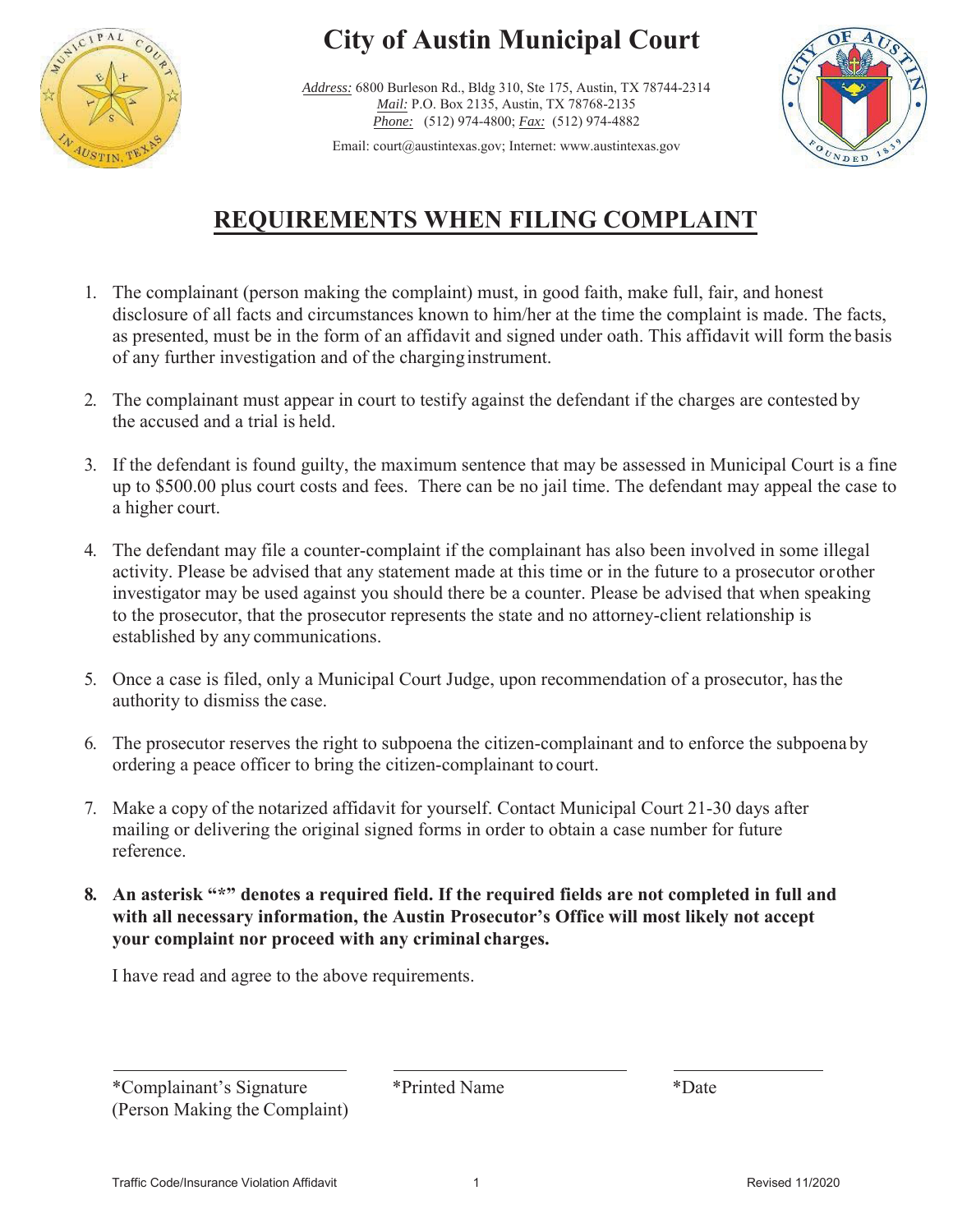## **AFFIDAVIT BY CITIZEN TRAFFIC CODE/INSURANCE VIOLATIONS**

| <b>Information About You:</b>        |                                                                                                                                                                                                                                      |  |  |  |
|--------------------------------------|--------------------------------------------------------------------------------------------------------------------------------------------------------------------------------------------------------------------------------------|--|--|--|
|                                      | $*$ Your Name: $\overline{\phantom{a}}$                                                                                                                                                                                              |  |  |  |
|                                      |                                                                                                                                                                                                                                      |  |  |  |
|                                      |                                                                                                                                                                                                                                      |  |  |  |
|                                      |                                                                                                                                                                                                                                      |  |  |  |
|                                      |                                                                                                                                                                                                                                      |  |  |  |
|                                      | The Undersigned Affiant Swears To The Following Statement:                                                                                                                                                                           |  |  |  |
|                                      | <b>Defendant Information:</b>                                                                                                                                                                                                        |  |  |  |
|                                      |                                                                                                                                                                                                                                      |  |  |  |
|                                      | *Address: <u>and the set of the set of the set of the set of the set of the set of the set of the set of the set of the set of the set of the set of the set of the set of the set of the set of the set of the set of the set o</u> |  |  |  |
|                                      |                                                                                                                                                                                                                                      |  |  |  |
|                                      | *Phone Number: Work Phone Number:                                                                                                                                                                                                    |  |  |  |
|                                      |                                                                                                                                                                                                                                      |  |  |  |
|                                      | *Can you identify the defendant (Yes or No)?_________(If no, it will not be possible to process your complaint)                                                                                                                      |  |  |  |
|                                      | Description of defendant: Race: Sex: Sex: Height: Next Mexicon and Mediant: Nace:                                                                                                                                                    |  |  |  |
| Date of Birth or Age: ______________ |                                                                                                                                                                                                                                      |  |  |  |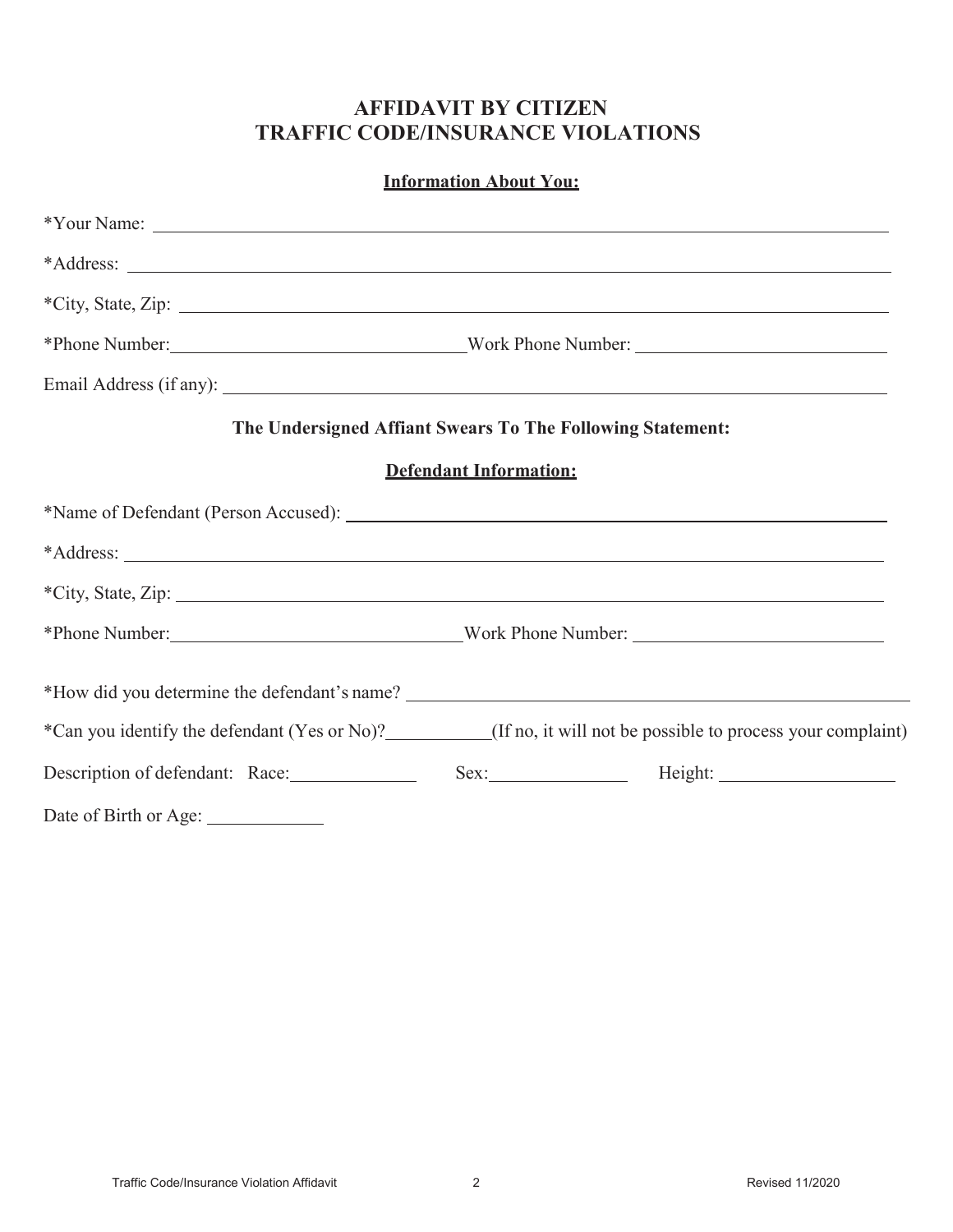#### **FACTS ABOUT THE CASE**

#### **OFFENSE INFORMATION**

| *Date of Offense: | Time of Offense:                                                                 |
|-------------------|----------------------------------------------------------------------------------|
|                   | *Location (block number/street name) of Offense (must be in Austin city limits): |

Type of premises: (public roadway or private property).

**\*What is your complaint? Describe with as much detail as possible. For Fail to Maintain Financial Responsibility, please use the section immediately below (use back of page if more room is needed):** Use as many pages as necessary to relate fully, fairly, and honestly all material facts and circumstances.

**If the violation is Fail To Maintain Financial Responsibility (FTMFR) - A Class C Misdemeanor** (Your account, as the affiant, of what occurred):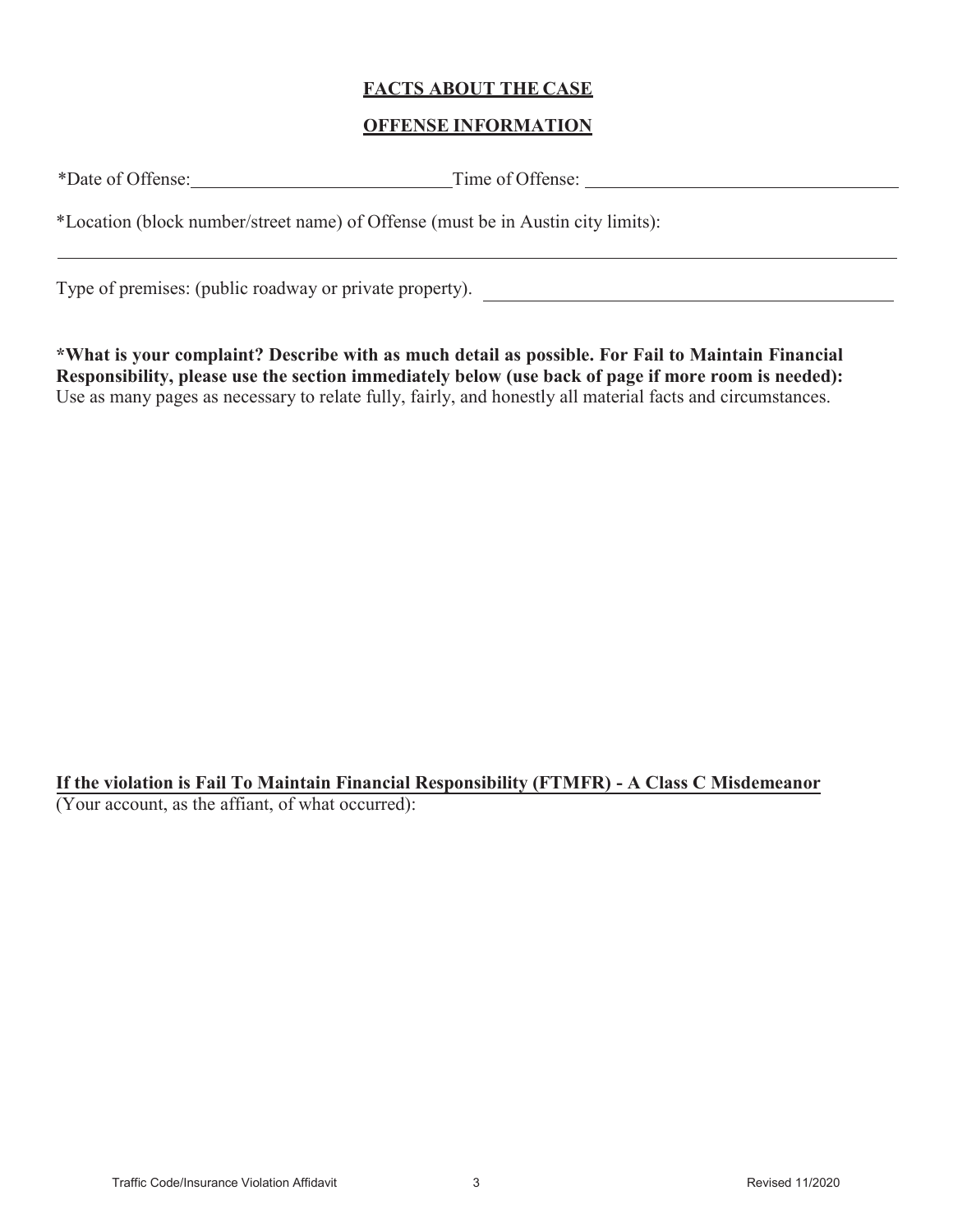| <i>*I</i> believe that |  |
|------------------------|--|
|------------------------|--|

### **Transportation Code Sec. 601.051. Requirement of Financial Responsibility**

A person may not operate a motor vehicle in this state unless financial responsibility is established for that vehicle: A motor vehicle liability insurance policy (that complies with Subchapter D), a surety bond (under Section 601.121), a deposit (under Section 601.122 or 601.123), or self-insurance (under Section 601.124)

| *Vehicle information of the defendant (accused):                                                  |  |  |                                                                                                                                                                                                                                |  |  |
|---------------------------------------------------------------------------------------------------|--|--|--------------------------------------------------------------------------------------------------------------------------------------------------------------------------------------------------------------------------------|--|--|
|                                                                                                   |  |  | Year: Make: Make: Model: Body style: Model: Body style:                                                                                                                                                                        |  |  |
|                                                                                                   |  |  | Color: State of Registration: License Plate Number: _____________________________                                                                                                                                              |  |  |
|                                                                                                   |  |  |                                                                                                                                                                                                                                |  |  |
| <b>Witness Information (if any)</b>                                                               |  |  |                                                                                                                                                                                                                                |  |  |
|                                                                                                   |  |  |                                                                                                                                                                                                                                |  |  |
|                                                                                                   |  |  | Address: North Number: North Number: North Number: North Number: North Number: North Number: North Number: North Number: North Number: North Number: North Number: North Number: North Number: North Number: North Number: Nor |  |  |
|                                                                                                   |  |  | Name of Witness: Phone Number:                                                                                                                                                                                                 |  |  |
|                                                                                                   |  |  | Address: North Number: North Number: North Number: North Number: North Number: North Number: North Number: North Number: North Number: North Number: North Number: North Number: North Number: North Number: North Number: Nor |  |  |
| *I Swear That the Statements Made Here Are within My Personal Knowledge and Are true and Correct. |  |  |                                                                                                                                                                                                                                |  |  |

| *Complainant's Signature<br>(Person Making the Complaint) | *Printed Name          | *Date |
|-----------------------------------------------------------|------------------------|-------|
| *Sworn To Me On This The                                  | Day of                 | 20    |
| *Deputy Court Clerk or<br>Notary Public for the State of  | My Commission Expires: |       |